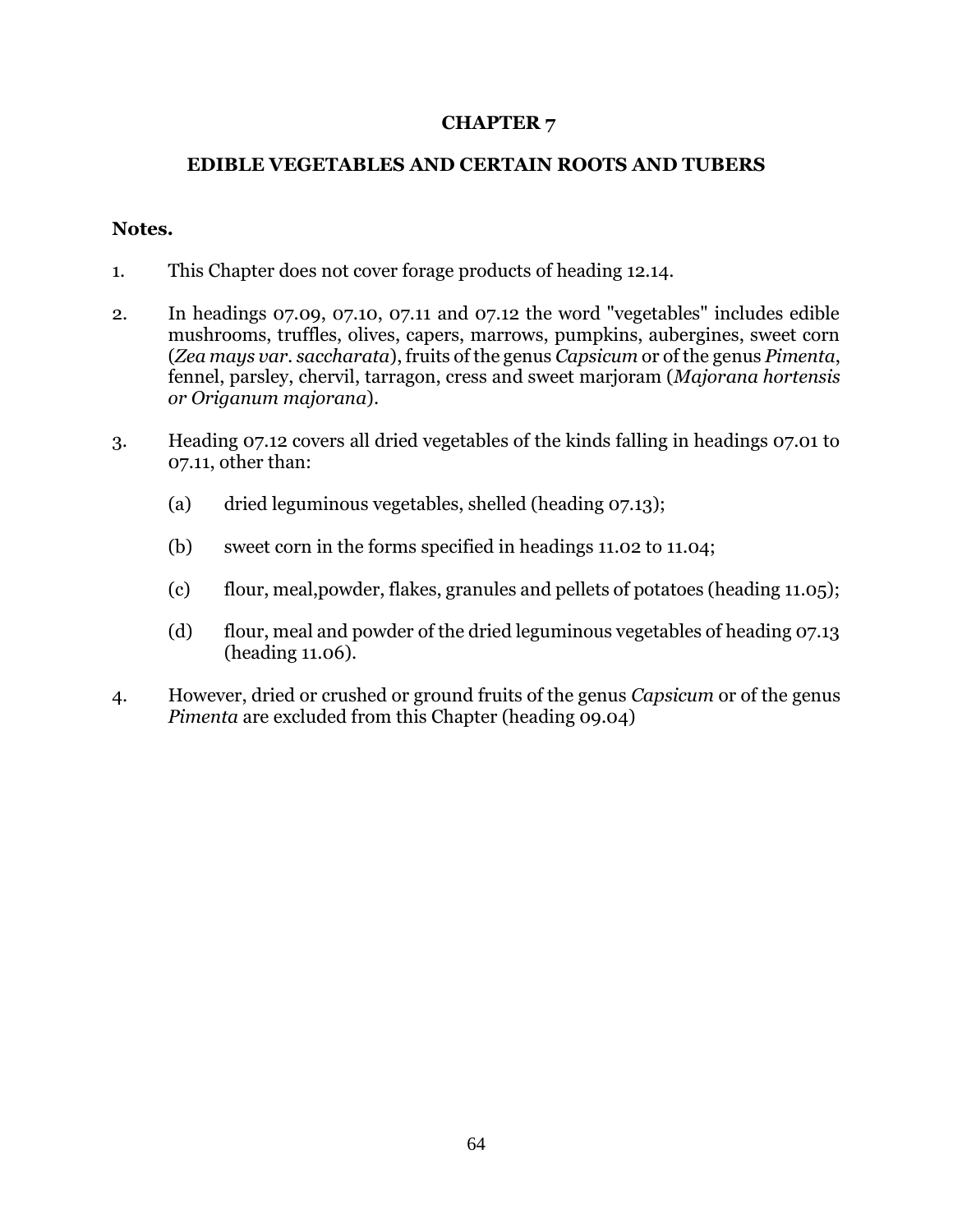| <b>HS</b> | <b>CET</b> | <b>PR1 ESCRIPTION OF GOODS</b>                                                                  | <b>DUTY</b><br><b>RATE</b> | <b>UNIT</b>     | <b>SITC</b><br><b>REV4</b> |
|-----------|------------|-------------------------------------------------------------------------------------------------|----------------------------|-----------------|----------------------------|
| 07.01     |            | Potatoes, fresh or chilled.                                                                     |                            |                 |                            |
| 0701.10   | 00         | - Seed                                                                                          | Free                       | kg              | 054.11                     |
| 0701.90   | 00         | - Other                                                                                         | 150%                       | kg              | 054.19                     |
| 0702.00   | 00         | fresh<br>Tomatoes,<br>or<br>chilled.                                                            | 55%                        | kg              | 054.4                      |
| 07.03     |            | Onions, shallots, garlic,<br>leeks and other alliaceous<br>vegetables, fresh<br>or<br>chilled.  |                            |                 |                            |
| 0703.10   | 00         | - Onions and shallots:                                                                          |                            |                 |                            |
| 0703.10   | 10         | --- Onions                                                                                      | Free                       | kg              | 054.511                    |
| 0703.10   | 20         | - - - Shallots (eschallots)                                                                     | 40%                        | kg              | 054.512                    |
| 0703.20   | 00         | - Garlic                                                                                        | Free                       | $\mathbf{kg}$   | 054.521                    |
| 0703.90   | 00         | Leeks<br>and<br>other<br>$\frac{1}{2}$<br>alliaceous vegetables                                 | 40%                        | kg              | 054.529                    |
| 07.04     |            | Cabbages, cauliflowers,<br>kohlrabi, kale and similar<br>edible brassicas, fresh or<br>chilled. |                            |                 |                            |
| 0704.10   | 00         | - Cauliflowers and headed<br>broccoli:                                                          |                            |                 |                            |
| 0704.10   | 10         | - - - Cauliflowers                                                                              | 40%                        | kg              | 054.531                    |
| 0704.10   | 90         | $--$ Other                                                                                      | 40%                        | kg              | 054.532                    |
| 0704.20   | 00         | - Brussels sprouts                                                                              | 40%                        | kg              | 054.533                    |
| 0704.90   | 00         | - Other:                                                                                        |                            |                 |                            |
| 0704.90   | 10         | --- Cabbages                                                                                    | 55%                        | kg              | 054.534                    |
| 0704.90   | 90         | $--$ Other                                                                                      | 40%                        | kg              | 054.539                    |
| 07.05     |            | Lettuce (Lactuca stavia)<br>and chicory (Chichorium<br>spp.), fresh or chilled                  |                            |                 |                            |
| 0705.10   |            | - Lettuce:                                                                                      |                            |                 |                            |
| 0705.11   | 00         | - - Cabbage lettuce (head<br>lettuce)                                                           | 55%                        | kg              | 054.541                    |
| 0705.19   | 00         | - -Other                                                                                        | 55%                        | kg              | 054.542                    |
| 0705.20   |            | - Chicory:                                                                                      |                            |                 |                            |
| 0705.21   | 00         | - - Witloof chicory<br>(Chichorium<br>intybus var.<br>foliosum)                                 | 40%                        | kg              | 054.543                    |
| 0705.29   | $00\,$     | - - Other                                                                                       | 40%                        | kg <sub>2</sub> | 054.549                    |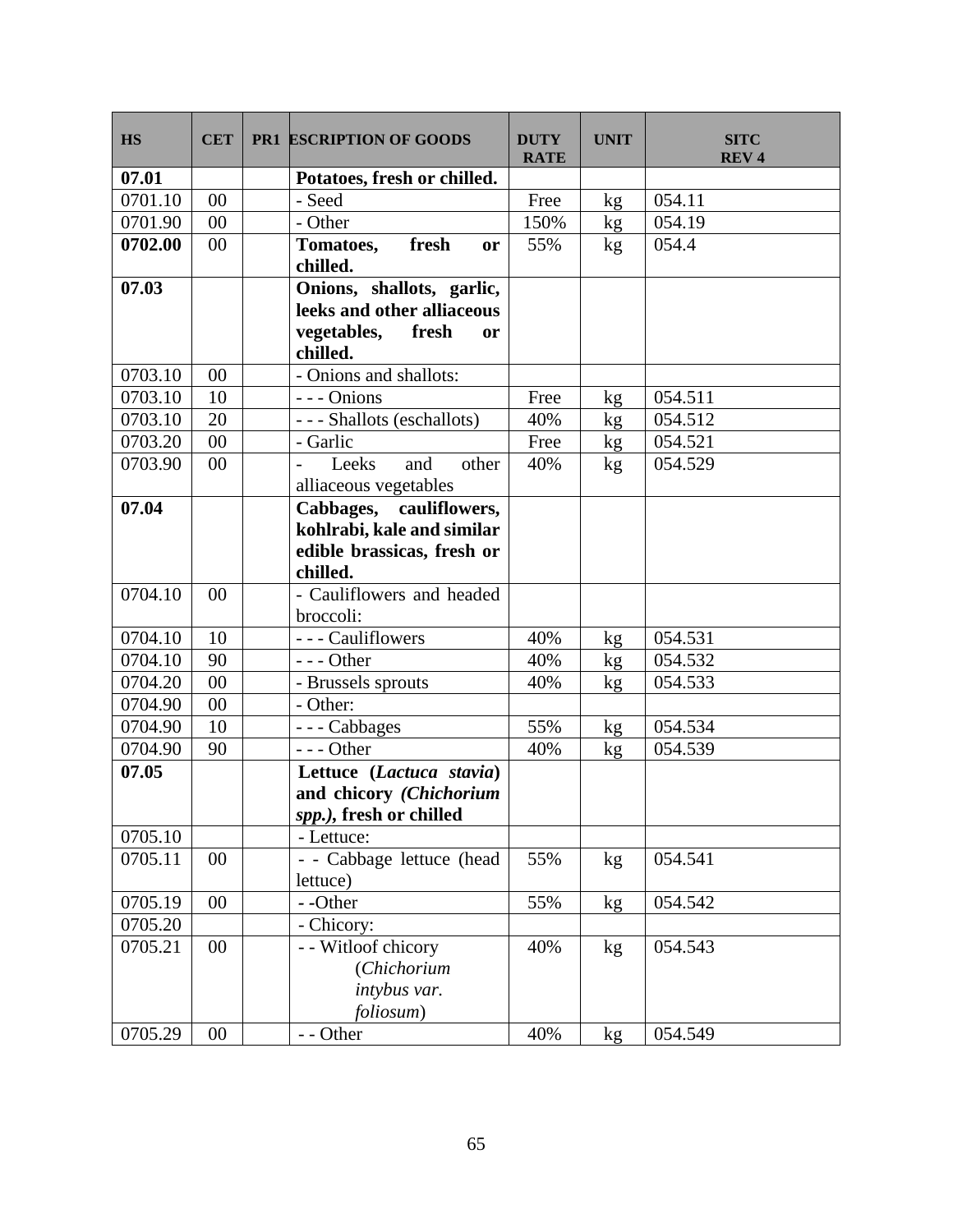| <b>HS</b> | <b>CET</b> | <b>PR1 ESCRIPTION OF GOODS</b>                                                                                              | <b>DUTY</b><br><b>RATE</b> | <b>UNIT</b> | <b>SITC</b><br><b>REV4</b> |
|-----------|------------|-----------------------------------------------------------------------------------------------------------------------------|----------------------------|-------------|----------------------------|
| 07.06     |            | Carrots, turnips, salad<br>beetroot, salsify, celeriac,<br>radishes<br>and<br>similar<br>edible roots, fresh or<br>chilled. |                            |             |                            |
| 0706.10   | 00         | - Carrots and turnips:                                                                                                      |                            |             |                            |
| 0706.10   | 10         | --- Carrots                                                                                                                 | 100%                       | kg          | 054.551                    |
| 0706.10   | 90         | $--$ Other                                                                                                                  | 40%                        | kg          | 054.552                    |
| 0706.90   |            | - Other:                                                                                                                    |                            |             |                            |
| 0706.90   | 10         | $--$ Beets                                                                                                                  | 40%                        | kg          | 054.553                    |
| 0706.90   | 90         | $--$ Other                                                                                                                  | 40%                        | kg          | 054.559                    |
| 0707.00   |            | <b>Cucumbers and gherkins,</b><br>fresh or chilled.                                                                         |                            |             |                            |
| 0707.00   | 10         | --- Cucumbers                                                                                                               | 40%                        | kg          | 054.561                    |
| 0707.00   | 20         | - - - Gherkins                                                                                                              | 40%                        | kg          | 054.562                    |
| 07.08     |            | Leguminous vegetables,<br>shelled or unshelled, fresh<br>or chilled.                                                        |                            |             |                            |
| 0708.10   | 00         | - Peas (Pisum Sativum):                                                                                                     | 40%                        | kg          | 054.573                    |
| 0708.20   | 00         | (Vigna<br>Beans<br>spp,<br>Phaseolus spp.):                                                                                 |                            |             |                            |
| 0708.20   | 10         | <b>String</b><br>beans<br>$\mathbf{r}$<br>$\overline{a}$<br>(Phaseolus vulgaris)                                            | 40%                        | kg          | 054.574                    |
| 0708.20   | 20         | - - - Bora (bodi) beans<br>(Vignaspp.)                                                                                      | 40%                        | kg          | 054.575                    |
| 0708.20   | 30         | - - - Blackeye peas (Vigna<br>unguiculata)                                                                                  | 40%                        | kg          | 054.572                    |
| 0708.20   | 90         | $--$ Other                                                                                                                  | 40%                        | kg          | 054.576                    |
| 0708.90   |            | Other<br>leguminous<br>vegetables:                                                                                          |                            |             |                            |
| 0708.90   | 10         | - - - Pigeon peas (Cajanus<br>cajan)                                                                                        | 40%                        | kg          | 054.571                    |
| 0708.90   | 90         | --- Other                                                                                                                   | 40%                        | kg          | 054.579                    |
| 07.09     |            | Other vegetables, fresh or<br>chilled.                                                                                      |                            |             |                            |
| 0709.20   | 00         | - Asparagus                                                                                                                 | 40%                        | kg          | 054.592                    |
| 0709.30   | 00         | - Aubergines (egg-plants)                                                                                                   | 40%                        | kg          | 054.593                    |
| 0709.40   | 00         | - Celery other than celeriac                                                                                                | 40%                        | kg          | 054.594                    |
| 0709.50   |            | - Mushrooms and truffles:                                                                                                   |                            |             |                            |
| 0709.51   | 00         | - - Mushrooms of the genus<br>Agaricus                                                                                      | 40%                        | kg          | 054.581                    |
| 0709.59   | 00         | - - Other                                                                                                                   | 40%                        | kg          | 054.589                    |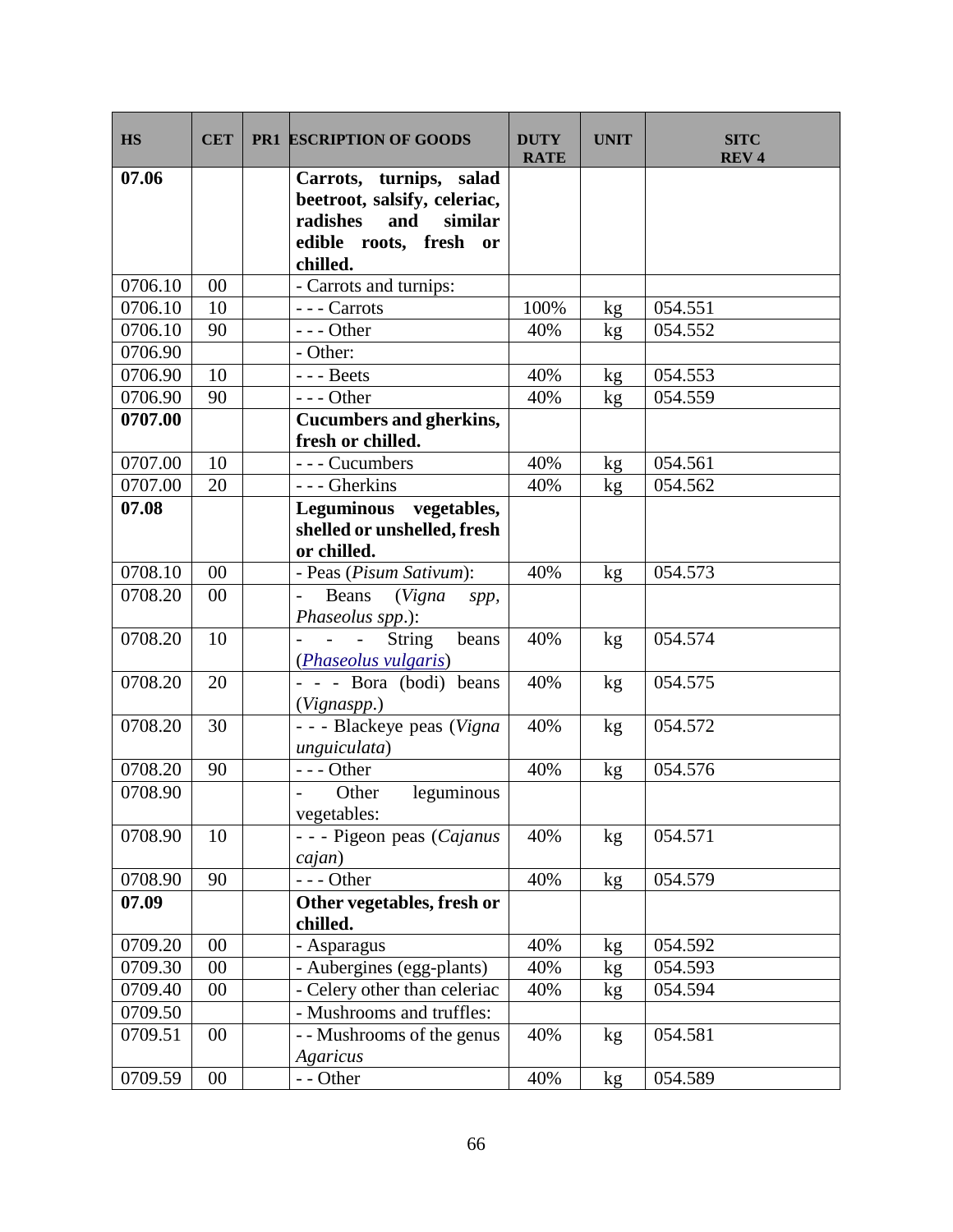| <b>HS</b> | <b>CET</b> | <b>PR1 ESCRIPTION OF GOODS</b>                      | <b>DUTY</b><br><b>RATE</b> | <b>UNIT</b>     | <b>SITC</b><br><b>REV4</b> |
|-----------|------------|-----------------------------------------------------|----------------------------|-----------------|----------------------------|
| 0709.60   | 00         | - Fruits of the genus                               |                            |                 |                            |
|           |            | Capsicum or of the                                  |                            |                 |                            |
|           |            | genus Pimenta:                                      |                            |                 |                            |
| 0709.60   | 10         | - - - Sweet peppers                                 | 90%                        | kg              | 054.595                    |
| 0709.60   | 90         | $--$ Other                                          | 40%                        | kg              | 054.596                    |
| 0709.70   | 00         | - Spinach, New Zealand                              | 40%                        | kg              | 054.597                    |
|           |            | spinach and orache                                  |                            |                 |                            |
|           |            | spinach (garden                                     |                            |                 |                            |
|           |            | spinach)                                            |                            |                 |                            |
| 0709.90   |            | - Other:                                            |                            |                 |                            |
| 0709.91   | 00         | - - Globe artichokes                                | 40%                        | kg              | 054.5999                   |
| 0709.92   | $00\,$     | - - Olives                                          | 40%                        | kg              | 054.5999                   |
| 0709.93   | 00         | - - Pumpkins, squash and                            | 40%                        | kg              | 054.5992                   |
| 0709.93   | 10         | gourds (Cucurbita spp.):<br>- - - Pumpkins          | 40%                        |                 | 054.5999                   |
| 0709.93   | 90         | $--$ Other                                          | 40%                        | kg<br>kg        | 054.5999                   |
| 0709.99   | 00         | - - Other:                                          |                            |                 |                            |
| 0709.99   | 10         | - - - Zucchini                                      | 40%                        | kg              | 054.598                    |
| 0709.99   | 20         | --- Ochroes                                         | 40%                        | kg              | 054.5991                   |
| 0709.99   | 30         | --- Sweet corn (corn on the                         | 40%                        | kg              | 054.5993                   |
|           |            | cob)                                                |                            |                 |                            |
| 0709.99   | 90         | $--$ Other                                          | 40%                        | kg              | 054.5999                   |
| 07.10     |            | Vegetables (uncooked or                             |                            |                 |                            |
|           |            | cooked by steaming or<br>boiling in water), frozen. |                            |                 |                            |
| 0710.10   | 00         | - Potatoes                                          | 30%                        | kg              | 054.691                    |
| 0710.20   |            | - Leguminous vegetables,                            |                            |                 |                            |
|           |            | shelled or unshelled:                               |                            |                 |                            |
| 0710.21   | 00         | - - Peas (Pisum Sativum):                           |                            |                 |                            |
| 0710.21   | 10         | --- Garden peas for use in                          | Free                       | kg              | 054.692                    |
|           |            | industry                                            |                            |                 |                            |
| 0710.21   | 20         | - - - Other peas for use in                         | Free                       | kg              | 054693                     |
|           |            | industry                                            |                            |                 |                            |
| 0710.21   | 90         | $--$ Other                                          | 40%                        | kg              | 054694                     |
| 0710.22   | $00\,$     | - - Beans (Vigna spp.,                              |                            |                 |                            |
|           |            | Phaseolus spp.):                                    |                            |                 |                            |
| 0710.22   | 10         | --- String beans, for use in<br>industry            | Free                       | kg              | 054.695                    |
| 0710.22   | 20         | - - - Other beans for use in                        | Free                       |                 | 054.696                    |
|           |            | industry                                            |                            | kg              |                            |
| 0710.22   | 90         | $--$ Other                                          | 40%                        | kg <sub>2</sub> | 054.697                    |
| 0710.29   | 00         | - - Other:                                          |                            |                 |                            |
| 0710.29   | 10         | - - - For use in industry                           | Free                       | kg              | 054.6981                   |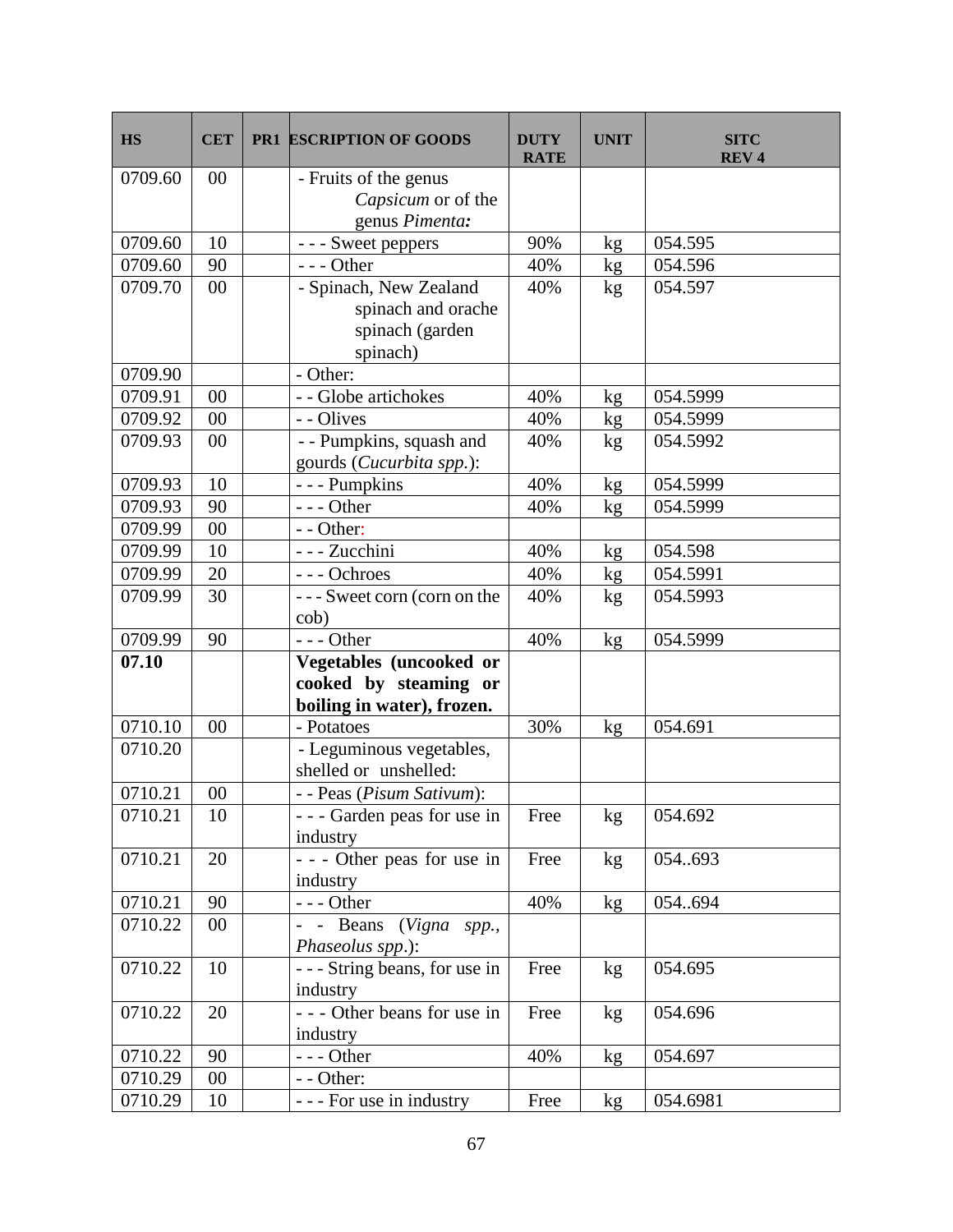| <b>HS</b> | <b>CET</b> | <b>PR1 ESCRIPTION OF GOODS</b>         | <b>DUTY</b><br><b>RATE</b> | <b>UNIT</b> | <b>SITC</b><br><b>REV4</b> |
|-----------|------------|----------------------------------------|----------------------------|-------------|----------------------------|
| 0710.29   | 90         | $--$ Other                             | 40%                        | kg          | 0546982                    |
| 0710.30   | 00         | - Spinach, New Zealand                 |                            |             |                            |
|           |            | spinach and orache                     |                            |             |                            |
|           |            | spinach (garden                        |                            |             |                            |
|           |            | spinach):                              |                            |             |                            |
| 0710.30   | 10         | $\overline{-}$ - For use in industry   | Free                       | kg          | 054.6983                   |
| 0710.30   | 90         | $--$ Other                             | 40%                        | kg          | 054.6984                   |
| 0710.40   | 00         | - Sweet corn:                          |                            |             |                            |
| 0710.40   | 10         | - - - For use in industry              | Free                       | kg          | 054.611                    |
| 0710.40   | 90         | $--$ Other                             | 40%                        | kg          | 054.619                    |
| 0710.80   | 00         | - Other vegetables:                    |                            |             |                            |
| 0710.80   | 10         | - - - Beets, for use in                | Free                       | kg          | 054.6985                   |
|           |            | industry                               |                            |             |                            |
| 0710.80   | 20         | --- Other beets                        | 40%                        | kg          | 054.6986                   |
| 0710.80   | 30         | - - - Carrots, for use in              | Free                       | kg          | 054.6987                   |
| 0710.80   | 40         | industry<br>--- Other carrots          | 40%                        |             | 054.6988                   |
| 0710.80   | 80         |                                        |                            | kg          | 054.6989                   |
|           |            | - - - Other, for use in<br>industry    | Free                       | kg          |                            |
| 0710.80   | 90         | $\overline{-}$ - Other                 | 40%                        | kg          | 054.6991                   |
| 0710.90   | 00         | - Mixtures of vegetables:              |                            |             |                            |
| 0710.90   | 10         | $\overline{-}$ - For use in industry   | Free                       | kg          | 054.6992                   |
| 0710.90   | 90         | $--$ Other                             | 40%                        | kg          | 054.6999                   |
| 07.11     |            | Vegetables provisionally               |                            |             |                            |
|           |            | preserved (for example,                |                            |             |                            |
|           |            | by sulphur dioxide gas, in             |                            |             |                            |
|           |            | brine, in sulphur water or             |                            |             |                            |
|           |            | other preservative<br>in               |                            |             |                            |
|           |            | solutions), but unsuitable             |                            |             |                            |
|           |            | in that state for                      |                            |             |                            |
|           |            | immediate consumption.                 |                            |             |                            |
| 0711.20   | 00         | - Olives                               | Free                       | kg          | 054.72                     |
| 0711.40   | 00         | - Cucumbers and gherkins               | Free                       | kg          | 054.74                     |
| 0711.50   |            | - Mushrooms and truffles:              |                            |             |                            |
| 0711.51   | 00         | - - Mushrooms of the genus<br>Agaricus | Free                       | kg          | 054.75                     |
| 0711.59   | 00         | - - Other                              | Free                       | kg          | 054.76                     |
| 0711.90   | 00         | Other<br>vegetables;                   | Free                       | kg          | 054.79                     |
|           |            | mixtures of vegetables                 |                            |             |                            |
| 07.12     |            | Dried vegetables, whole,               |                            |             |                            |
|           |            | cut, sliced, broken or in              |                            |             |                            |
|           |            | powder, but not further                |                            |             |                            |
|           |            | prepared.                              |                            |             |                            |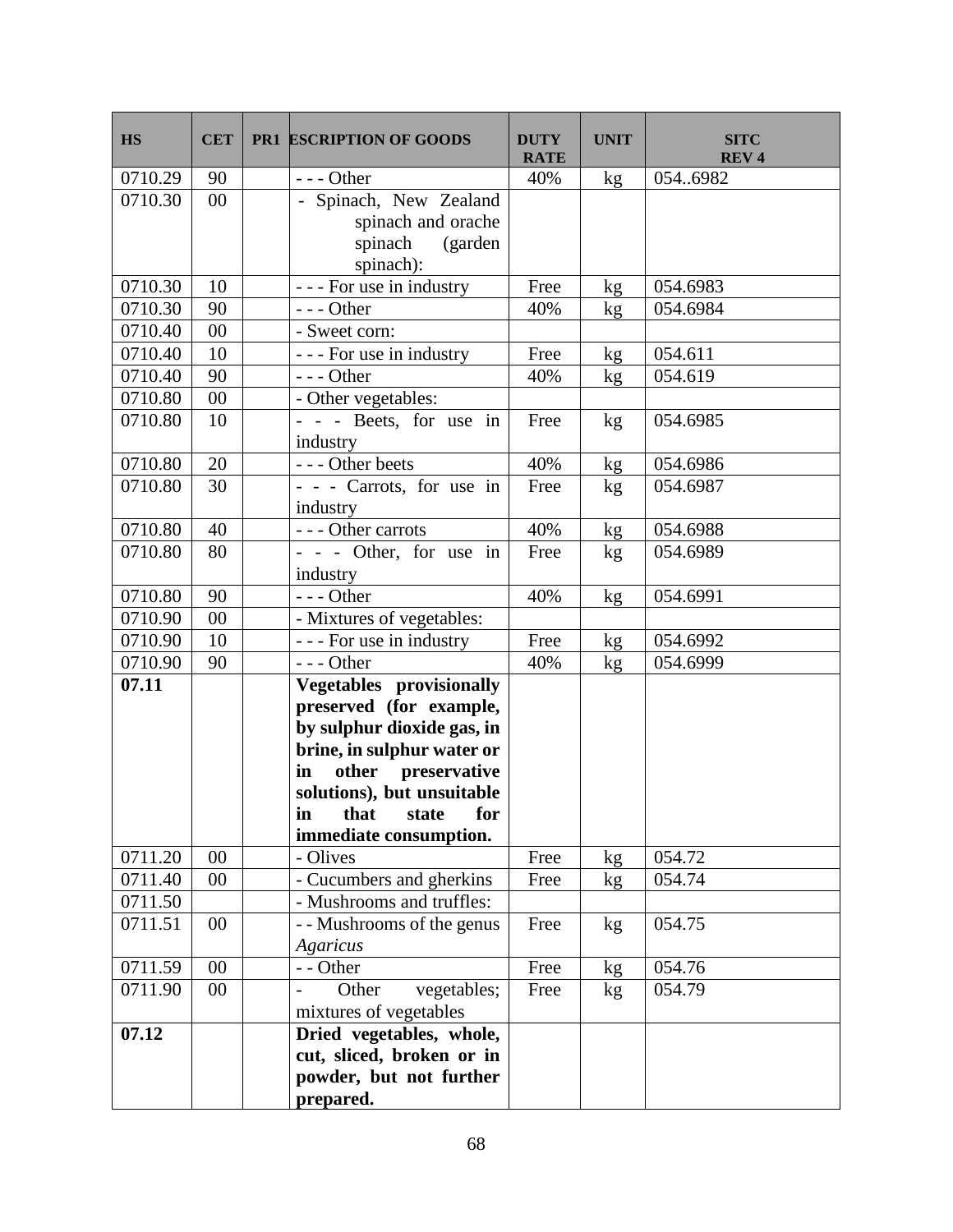| <b>HS</b> | <b>CET</b> | <b>PR1 ESCRIPTION OF GOODS</b>                 | <b>DUTY</b><br><b>RATE</b> | <b>UNIT</b>   | <b>SITC</b><br><b>REV4</b> |
|-----------|------------|------------------------------------------------|----------------------------|---------------|----------------------------|
| 0712.20   | 00         | - Onions                                       | 5%                         | kg            | 056.12                     |
| 0712.30   |            | - Mushrooms, wood                              |                            |               |                            |
|           |            | ears(Auricularia                               |                            |               |                            |
|           |            | spp.), jelly fungi                             |                            |               |                            |
|           |            | (Tremella spp.)<br>and truffles:               |                            |               |                            |
| 0712.31   | 00         | -- Mushrooms of the genus                      | 5%                         | kg            | 056.14                     |
|           |            | Agaricus                                       |                            |               |                            |
| 0712.32   | 00         | - - Wood ears (Auricularia                     | 5%                         | kg            | 056.15                     |
|           |            | $spp.$ )                                       |                            |               |                            |
| 0712.33   | 00         | - - Jelly fungi (Tremella                      | 5%                         | kg            | 056.16                     |
|           |            | $spp.$ )                                       |                            |               |                            |
| 0712.39   | 00         | - - Other                                      | 5%                         | kg            | 056.139                    |
| 0712.90   | $00\,$     | vegetables;<br>Other                           |                            |               |                            |
|           |            | mixtures of vegetables:                        |                            |               |                            |
| 0712.90   | 10         | --- Sweet corn, for sowing                     | Free                       | $\mathrm{kg}$ | 056.191                    |
| 0712.90   | 90         | $--$ Other                                     | 5%                         | kg            | 056,199                    |
| 07.13     |            | <b>Dried</b><br>leguminous                     |                            |               |                            |
|           |            | shelled,<br>vegetables,                        |                            |               |                            |
|           |            | whether or not skinned or<br>split.            |                            |               |                            |
| 0713.10   | 00         | - Peas (Pisum Sativum):                        |                            |               |                            |
| 0713.10   | 20         | - - - Split peas                               | 5%                         | kg            | 054.212                    |
| 0713.10   | 90         | --- Other peas                                 | 5%                         | kg            | 054.219                    |
| 0713.20   | $00\,$     | - Chickpeas (Garbanzos)                        | 5%                         | kg            | 054.22                     |
| 0713.30   |            | (Vigna spp.;<br>Beans<br>$\overline{a}$        |                            |               |                            |
|           |            | Phaseolus spp):                                |                            |               |                            |
| 0713.31   | 00         | - - Beans of the species                       | 5%                         | kg            | 054.231                    |
|           |            | Vigna mungo $(L)$                              |                            |               |                            |
|           |            | Hepper or Vigna                                |                            |               |                            |
|           |            | radiata (L.)                                   |                            |               |                            |
|           |            | Wilczek                                        |                            |               |                            |
| 0713.32   | 00         | - - Small red (adzuki)                         | 5%                         | kg            | 054.232                    |
|           |            | beans (Phaseolus                               |                            |               |                            |
| 0713.33   | 00         | or vigna angularis)                            |                            |               |                            |
|           |            | - - Kidney beans, including<br>white pea beans |                            |               |                            |
|           |            | (Phaseolus                                     |                            |               |                            |
|           |            | <i>vulgaris</i> ):                             |                            |               |                            |
| 0713.33   | 10         | - - - Red kidney beans                         | 40%                        | kg            | 054.233                    |
| 0713.33   | 90         | $--$ Other                                     | 5%                         | kg            | 054.234                    |